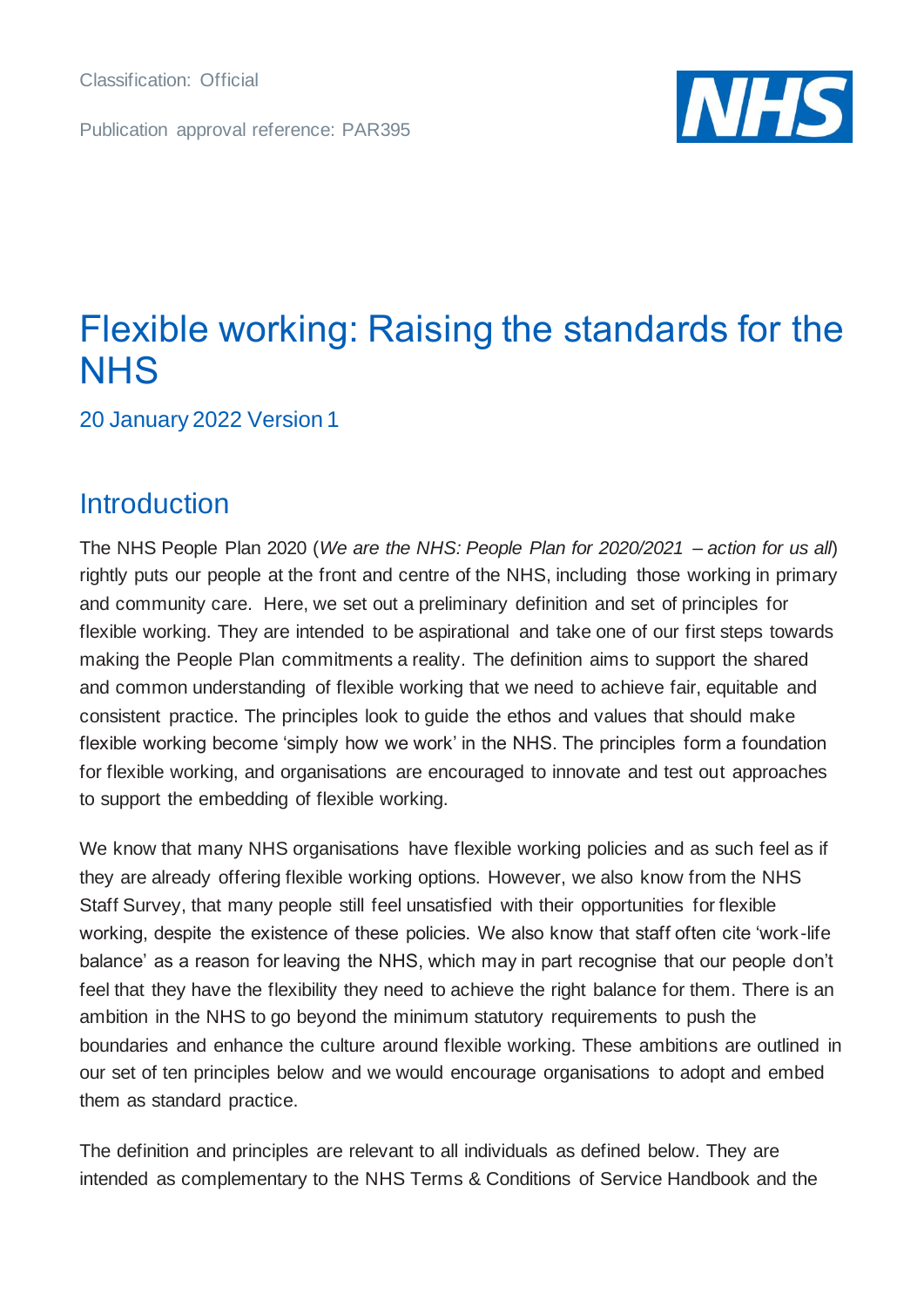supporting guidance produced by the NHS Staff Council. This document can also act as a source of guidance for wider providers of NHS-funded services, such as general practice, community pharmacy or dental services, whilst appreciating that local terms and conditions may vary.

For simplicity, the term 'manager' is used throughout to refer to those who have direct managerial or educational responsibility for a particular individual. This may include, but is not limited to, line managers, supervisors and trainers. The term "individual" is used to refer to employees and workers on a permanent or fixed term NHS Senior Manager, Agenda for Change and Medical & Dental contracts within England.

**While we fully expect all NHS organisations to embrace and work towards implementation of the definition and principles, this document is not statutory guidance and is not intended to create new or additional legal obligations on organisations.**

## **Defining flexible working**

- 1. The NHS defines flexible working as "an arrangement which supports an individual to have greater choice in when, where and how they work." This may include changes to their working pattern, hours and role, and/or the location in which their work takes place. Having a flexible working arrangement can help individuals to have better notification of, and predictability in, their work schedules and so may facilitate greater variation in their work.
- 2. You may hear the terms flexible working, agile, smart and remote working used interchangeably and they can mean different things to different people. For clarity and consistency, the term flexible working and the definition described above has been used throughout this document.
- 3. Good flexible working arrangements should balance the needs of the individual with three key organisational factors; patient/service user and staff experience, service delivery and work-life balance of colleagues (figure 1).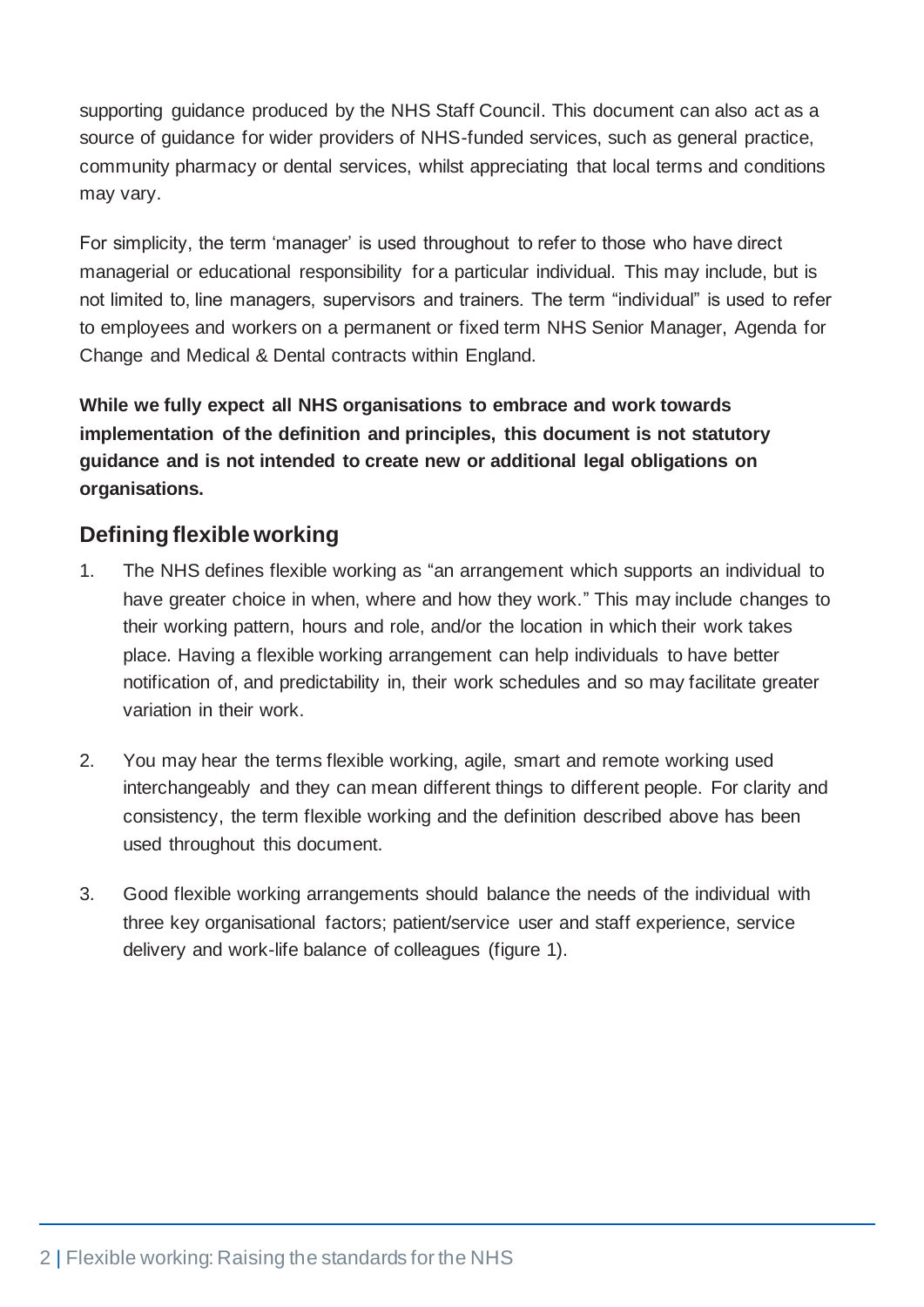**Figure 1: A good flexible working arrangement balances three key considerations with the individual arrangement**



4. Flexible working arrangements may be informal or formal, be implemented in shift/session and non-shift/session-based roles and put in place on a short or long-term basis. It is good practice to capture conversations about informal and formal flexible working arrangements in writing. Some arrangements may require a variation to the individual's contract.

#### **4.1 Informal flexible working arrangement**

These arrangements are usually agreed between the individual and their line manager (or equivalent) as and when needed and don't normally require a formal contractual change. Examples of informal arrangements could include:

- Swapping shifts/sessions
- Mixing shifts/sessions (e.g. working some long and some short shifts/sessions)
- Time off in lieu (TOIL)
- Flexi-time
- Staggered hours where start, finish and lunch/break times can be variable (usually set around a period of 'core hours')
- Working from home (a role in which the individual has a defined office base but can work at home for part of their working week).

#### **4.2 Formal (contractual) flexible working arrangement**

These arrangements may initiate a change to an individual's contract as they can have an impact on pay, pension and/or annual leave calculations or have corporate governance implications. As such, an HR representative (or equivalent management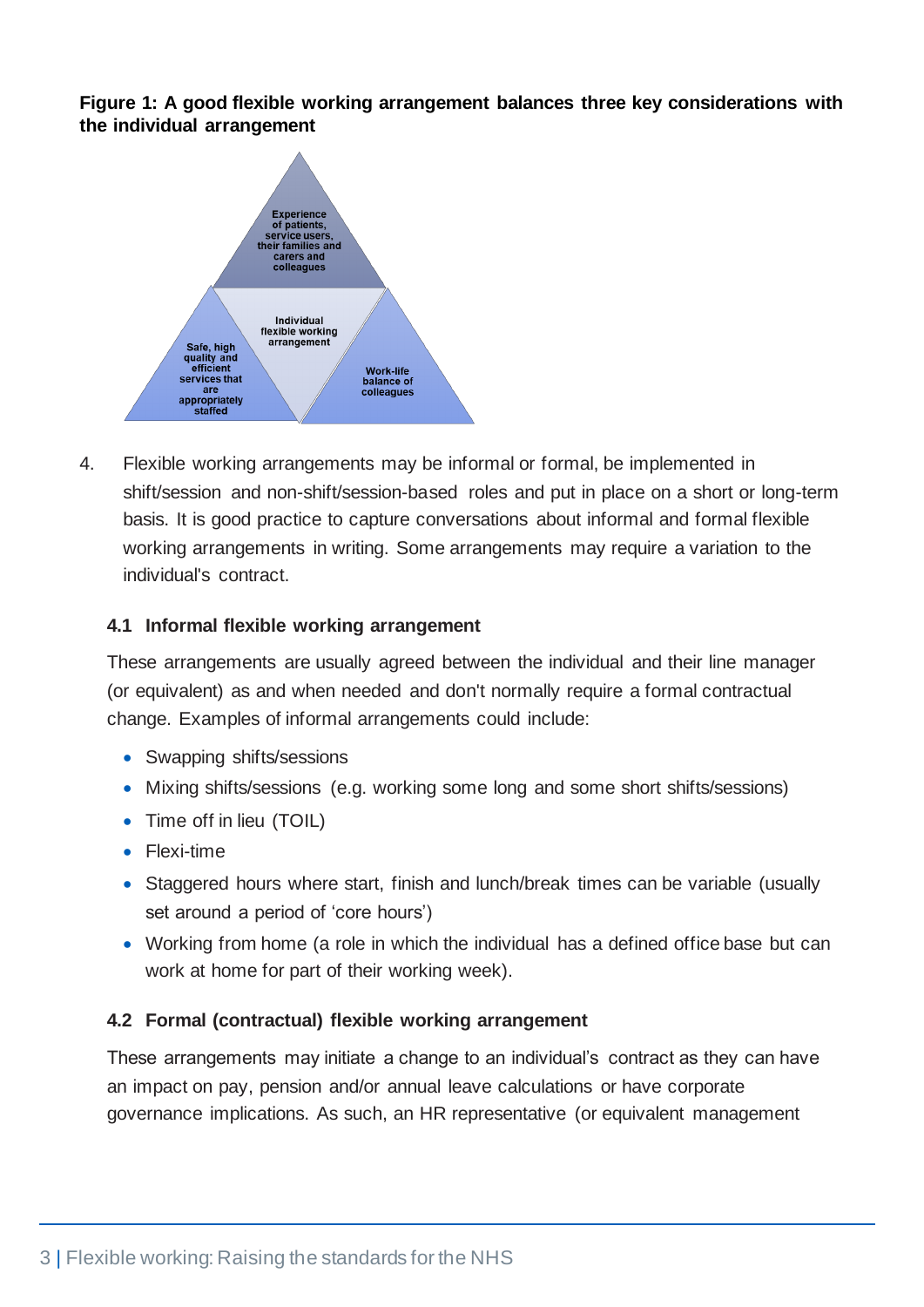personnel) should be consulted before any changes to an agreed working arrangement is made. Examples may include:

- Part time hours
- Job sharing
- Annualised hours
- Zero-hours contract
- Compressed hours
- Term-time working
- Fixed shifts/sessions/schedules (individuals work days only)
- Rotating shift/session work (individuals rotate between different patterns, such as days and nights)
- Split shift/session schedules (where an individual's working day is split into two or more parts with a rest period between. The rest period does not include paid breaks or allocated lunch periods)
- Phased retirement
- Home working (a role in which the individual spends all their working week based at home)
- Mobile working (teleworking) which enables the individual to work from a different location for all or part of their working week
- Sabbaticals.

#### **4.3 Shift/session-based role**

A shift/session-based role (or job) refers to a work schedule in which an individual regularly works some or all of their working week **outside of the organisation's defined core business hours**. Shift/session-based work schedules may be fixed or rotational, and may cover morning, afternoon, evening and nights in addition to on-call activities. On-call, out of hours or standby activities are those where individuals are expected to be available for work outside of their regular hours, sometimes at short notice.

#### **4.4 Non-shift based role**

Individuals in non-shift-based roles normally work most of their contracted hours within the organisation's defined core business (traditionally seen as Monday to Friday, 9am to 5pm). These include roles where an individual has an on-call commitment (as defined in section 4.3) but doesn't work outside of office hours for most of their normal working week.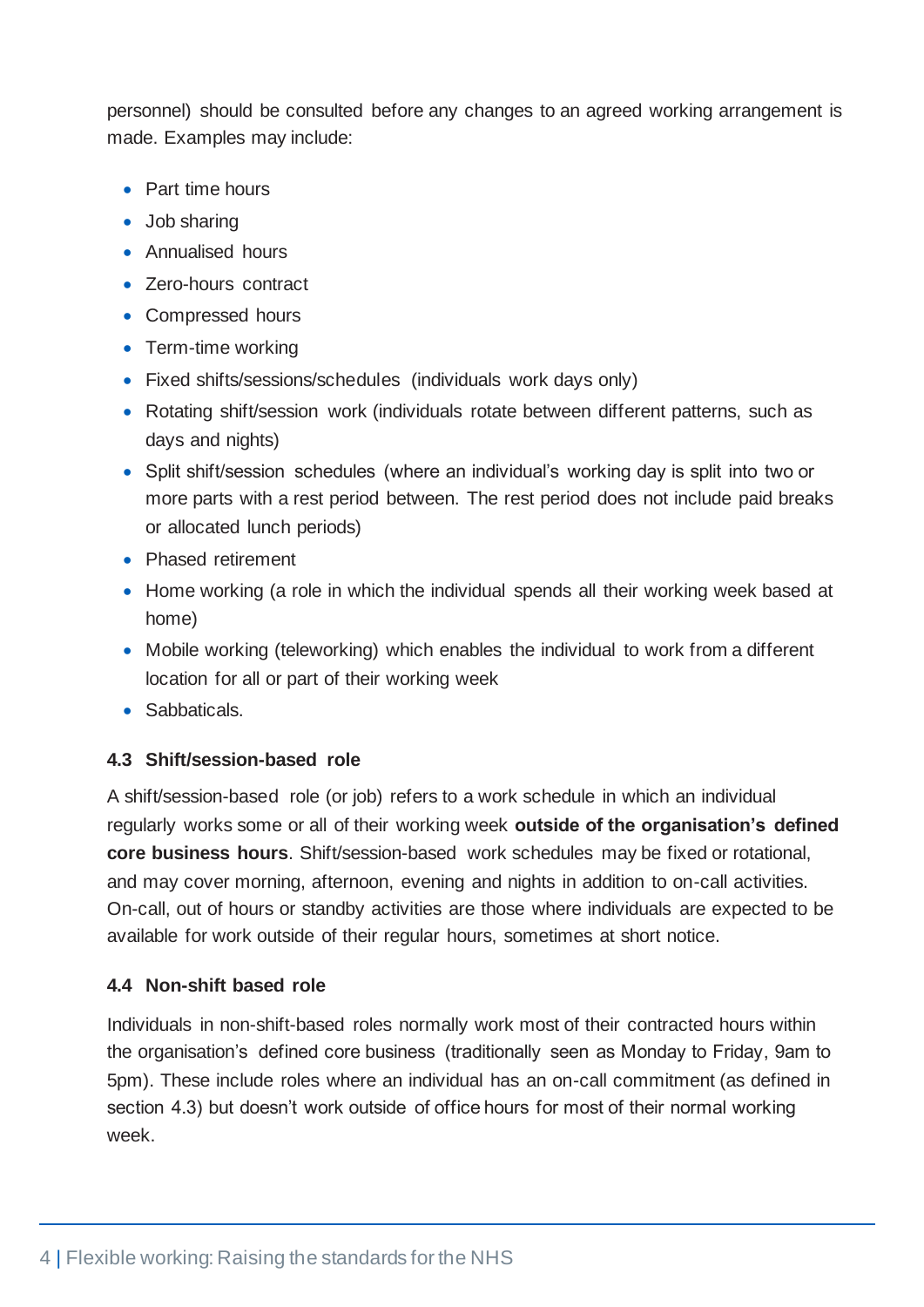#### **4.5 Short-term flexible working arrangement**

A temporary working arrangement which is put in place to cover emergency and/or unplanned events. These arrangements are not expected to last more than 28 calendar days (e.g. to manage an urgent change in childcare arrangements, or to repair a broken boiler). Short-term requests are normally agreed between the individual and their linemanager.

#### **4.6 Long-term flexible working arrangement**

A working arrangement which is expected to occur on more than one occasion and/or be in place for 29 or more calendar days. Long-term requests are more likely to be a formal arrangement and are normally agreed by line-managers. They may, when needed, involve consultation with an appropriate HR (or equivalent management personnel) and union representatives.

## **Principles for flexible working**

- 1. Individuals should have an opportunity to request to work flexibly from day one of employment. Flexible working opportunities should be offered at all stages in a career, regardless of role, grade, or the reasons for wanting to work flexibly.
- 2. Not all roles are suitable for every flexible working opportunity and may not facilitate a flexible working arrangement all the time. Requests for flexible working are therefore considered on a case-by-case basis.
- 3. Job roles across the NHS are designed and advertised in ways that promote the most flexible appropriate working opportunities, with organisations initiating conversations about flexible working from advert through to each stage of an individual's working life.
- 4. All requests for flexible working should be considered on individual merit. Managers should particularly have due regard for applications where the individual has additional protections from the Equality Act 2010 (for example, to meet childcare needs, as an adjustment to support a disability or to meet religious requirements).
- 5. Individuals, managers and teams work together to explore the flexible working options that are available and seek a practical arrangement which supports the individual while:
	- Providing the best experience for patients/service users, their families and carers.
	- Maintaining safe, high quality, efficient services that are appropriately staffed.
	- Maintaining the work-life balance of colleagues.
- 6. Those who have an agreed flexible working pattern should not be treated any less favourably in terms of pay rates, selection for promotion etc than colleagues who do not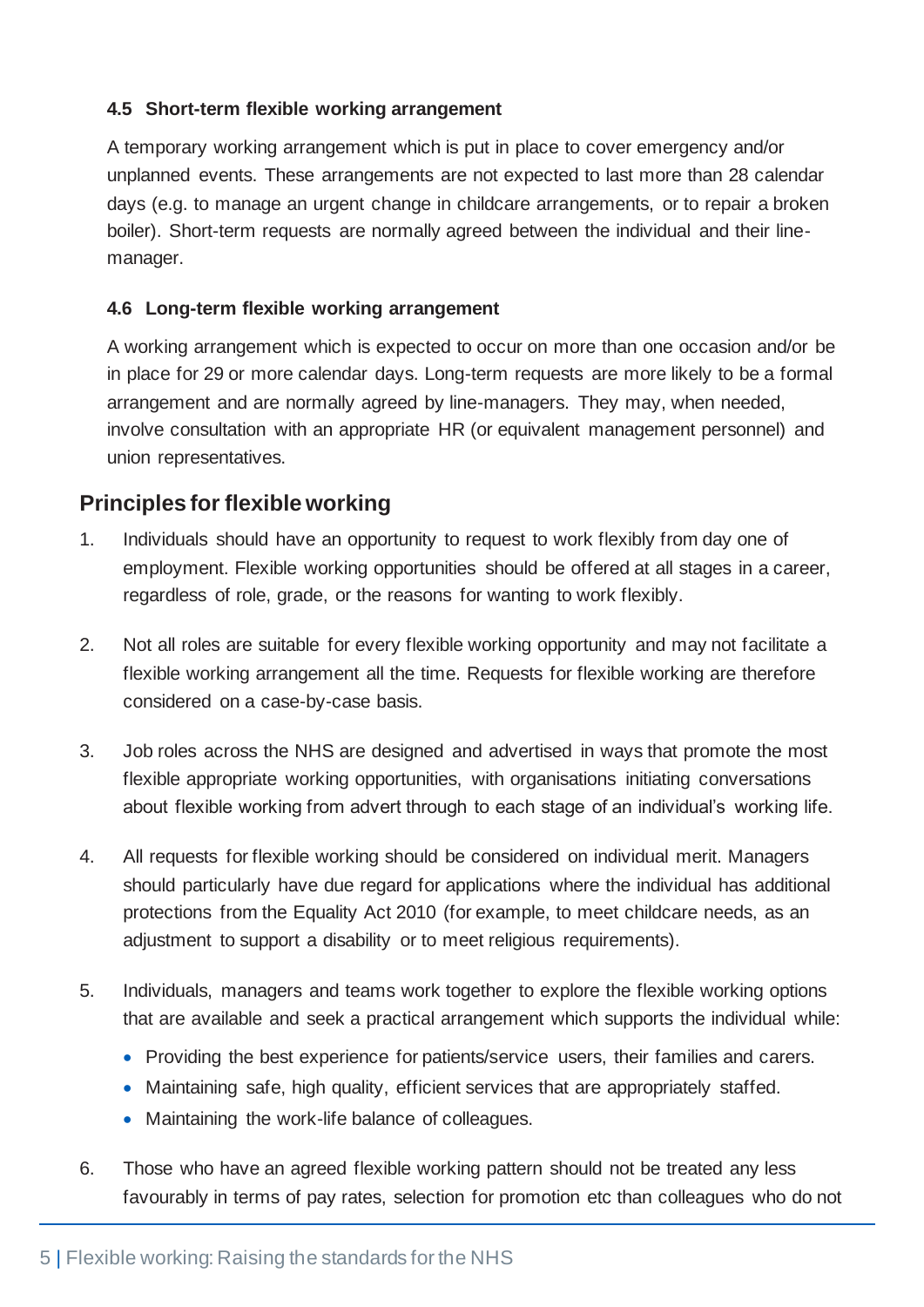work a flexible working arrangement. Any adjustments to pay and benefits should be pro-rated that of a full time individual.

- 7. Managers look to saying 'yes' to a flexible working request whenever they can. Organisations, networks, teams and managers are encouraged to collaborate to think creatively about flexible working solutions, and trial different flexible working options to identify what works best.
- 8. Managers recognise that legislation enabling one flexible working request to be made in a 12-month period may not always be in harmony with the changes taking place in an individual's personal and professional life. The approach to making and granting flexible working arrangements should be a collaborative one between individuals and their manager. If an individual's first request for flexible working is declined, the individual should be supported to review their request and consider alternative arrangements consistent with any previous feedback. This approach should minimise repeated applications and the disappointment that might accompany any refusals.
- 9. Managers and individuals jointly agree review periods and discuss flexible working as part of regular health and wellbeing conversations to consider whether any additional alternative arrangements are needed to meet the needs of the individual and the business.
- 10. As flexible working agreements (including those put in place to support parental and caring responsibilities) may be subject to change, individuals and managers should agree how any changes should be planned, communicated and implemented.

## **Next steps**

We encourage organisations to review their existing flexible working policies in light of these definitions and principles. You may also wish to work in partnership as a local system to develop a strategic approach to embedding these principles across your organisation.

For NHS employers, NHS Staff Council amended the NHS Terms and Conditions, Section 33: Flexible Working to reflect the ambitions of the People Plan in September 2021. The changes include enabling those on these terms to request flexible working from day one of employment.

NHS England and NHS Improvement will continue to support you in developing your approach through webinars, training and materials. We will also continue to showcase what good practice looks like through sharing case studies and hearing from other areas of good practice.